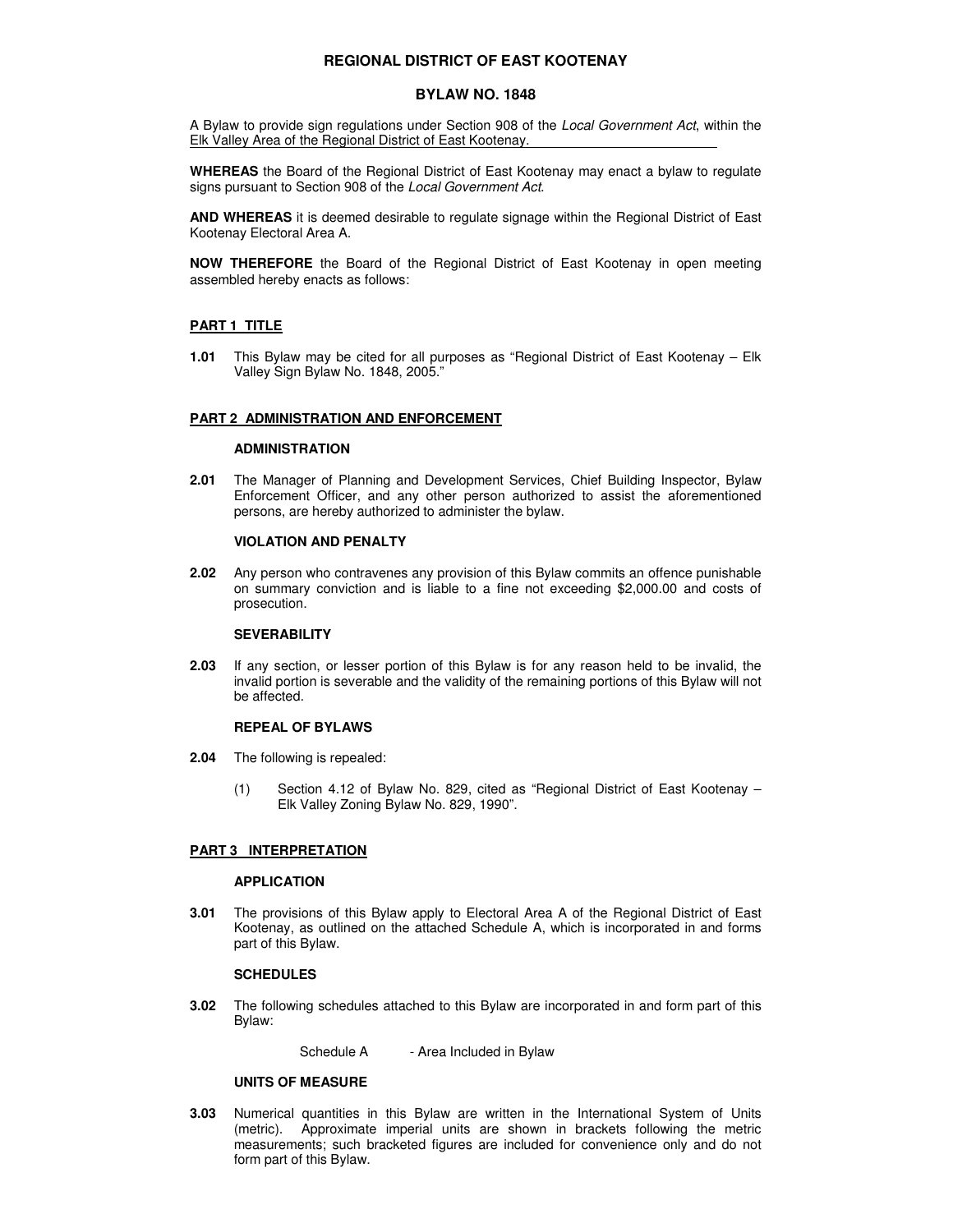#### **DEFINITIONS**

**3.04** In this Bylaw:

**Billboard** means any exterior structure displaying material of a general advertising nature which exceeds 8.9  $m^2$  (96 ft<sup>2</sup>).

**Freestanding sign** means a sign supported independently of a building or any other structure and includes portable signs.

**Height** means the vertical distance from the natural finished grade to the highest point of the sign.

 **Natural finished grade** means the natural finished ground level directly below the sign.

**Off-premise sign** means any sign which contains third party advertising.

**Parcel** means the smallest unit of land which is designated under the Land Title Act as a separate and distinct *parcel* on a legally recorded plan or description deposited in the Land Title Office and includes a strata parcel pursuant to the Strata Property Act and registered in the Land Title Office, but does not include a highway right-of-way or portion thereof.

**Parcel line** means a legal boundary of a parcel as shown or described on the records of the Land Title Office.

 **Sign** means any structure or device which is used or intended to be used to identify or advertise any object, product, place, activity, person, institution, organization, or business and which is placed so as to be seen by the public. For the purposes of this Bylaw, sign shall also include the displayed sign content.

**Sign program** means a program administered by the Ministry of Transportation or their designate which redirects signage to multi-ad highway signs on the highway right-of-way in order to reduce the proliferation of individual signs.

**Structure** means anything built, placed or constructed that is fixed to, supported by or sunk into land or water, excluding paving or surfacing materials such as asphalt or concrete.

**Third party advertising** means *sign* content which directs attention to products sold or services provided which are not the principal products or services provided on the parcel on which the *sign* is located.

### **PART 4 GENERAL REGULATIONS**

### **PROHIBITED SIGNS**

- **4.01** The following signs are prohibited on any parcel:
	- (1) Roof-mounted signs;
	- (2) Freestanding signs of a height which exceeds 6.0 m (19.6 ft);
	- (3) Billboards;
	- (4) Flashing and moving signs;
	- (5) Signs which project beyond parcel lines;
	- (6) Illuminated signs;
	- (7) Off-premise signs.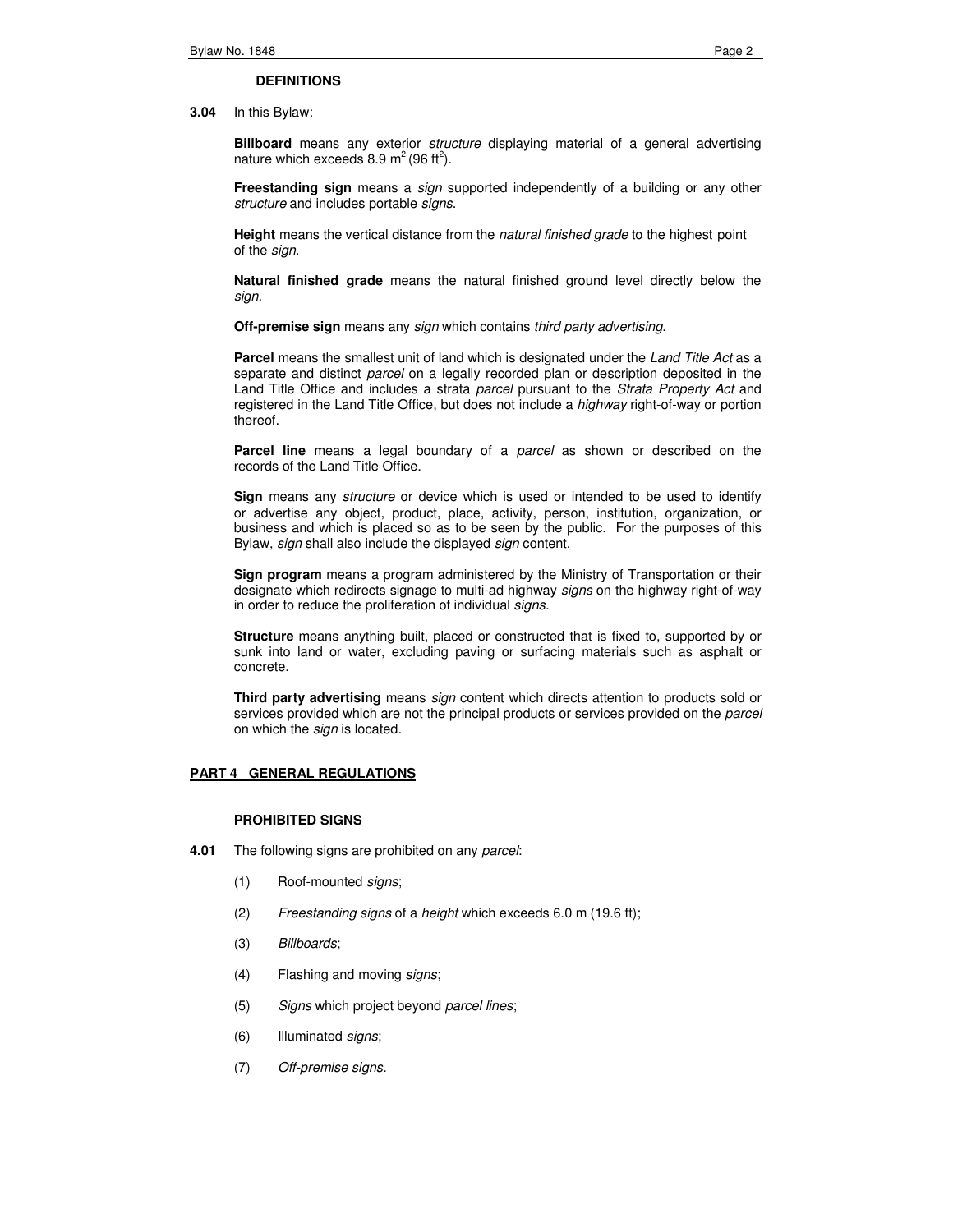## **PERMITTED SIGNS**

- **4.02** (1) All signs must comply with Section 214 of the Motor Vehicle Act.
	- (2) Signs on the highway right-of-way which are part of a sign program are exempt from the provisions of this Bylaw.
	- (3) All signs must be maintained so that at all times they are structurally sound and free from all hazards caused or resulting from decay or structural failure. All sign area, background, and copy shall be maintained in a readable and clean condition.
	- (4) Identification signs for Mobile Home Parks as permitted by the Regional District of East Kootenay Elk Valley Zoning Bylaw No. 829, shall be limited to a maximum height of 1.8 m (5.9 ft) above the natural finished grade and to a maximum area of 3  $m^2$  (32.3 ft<sup>2</sup>) located at the principal entrance to the park.
	- (5) Identification signs for home occupations, as permitted by the Regional District of East Kootenay Elk Valley Zoning Bylaw No. 829 must not:
		- a) exceed an area of more than 0.5  $m^2$  in Residential, RS and RH zones; and
			- b) exceed an area of more than 1.0  $m^2$  in Rural Residential, RR zones.

# **EXISTING SIGNS**

- **4.03** (1) Any sign in existence and in use in the area outlined on Schedule A on the date of the adoption of this Bylaw, which does not conform to its provisions, shall be considered non-conforming in accordance with Section 911 of the Local Government Act.
	- (2) Non-conforming signs shall retain their status until a change in sign content occurs or they are structurally changed or moved. The sign shall then be brought into compliance with this Bylaw or shall be removed.

# **PART 5 ADOPTION**

## **EFFECTIVE DATE OF BYLAW**

**5.01** This Bylaw is in force from the date of adoption.

READ A FIRST TIME the 7th day of October 2005.

READ A SECOND TIME the 7th day of October 2005.

READ A THIRD TIME the 7th day of October 2005.

ADOPTED the 7th day of October 2005.

"Gregory Deck" "L.V. Crane" **CHAIR** MANAGER OF ADMINISTRATIVE SERVICES